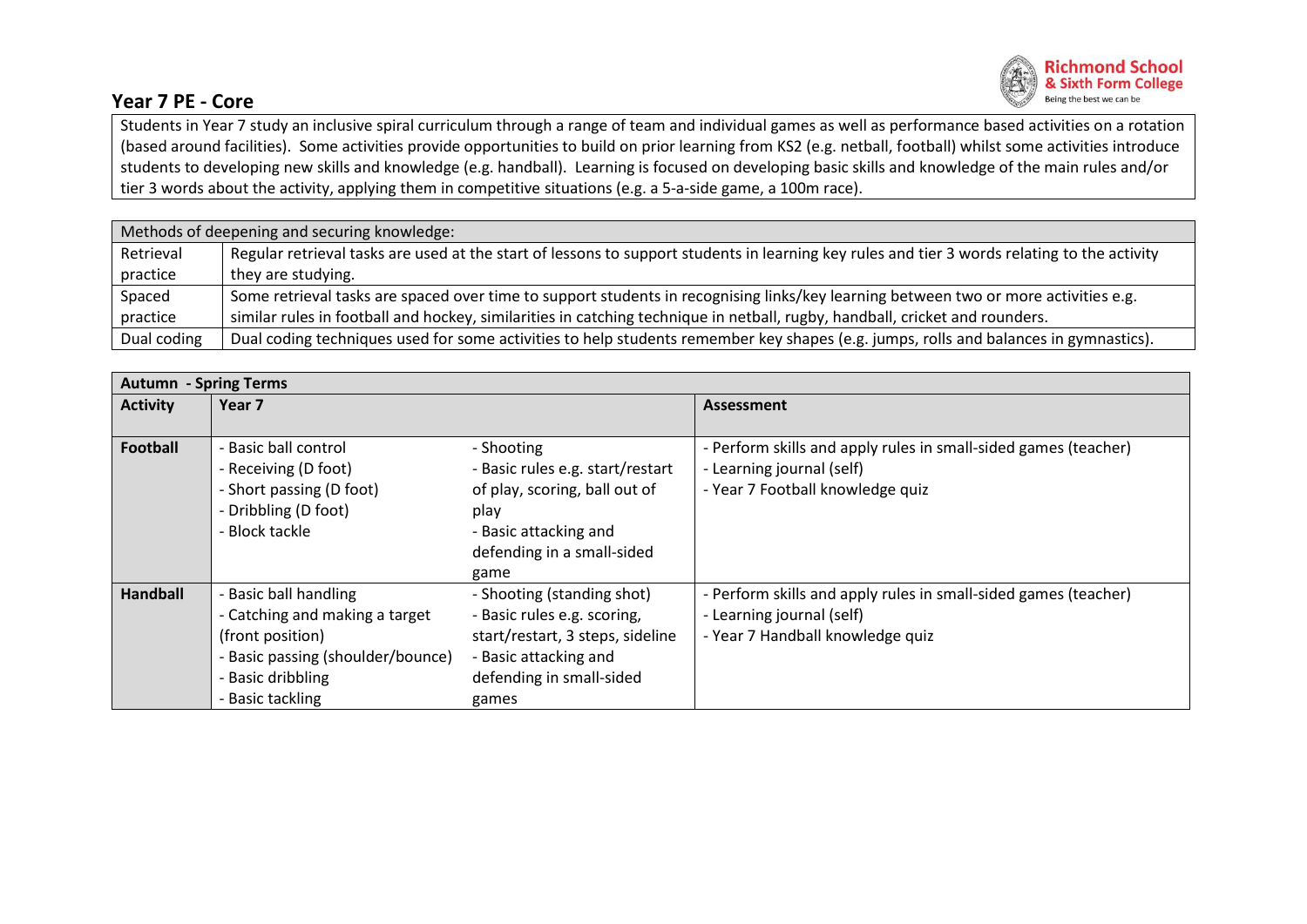| <b>Hockey</b>    | - Grip (open and reverse stick)<br>- Receiving (stationary, open side)<br>- Passing (push)<br>- Dribbling (open side)                                                                   | - Basic rules e.g. start/restart<br>of play, scoring, ball out of<br>play, self-pass rule<br>- Basic attacking and                                                                                                                | - Perform skills and apply rules in small-sided games (teacher)<br>- Learning journal (self)<br>- Year 7 Hockey knowledge quiz                      |
|------------------|-----------------------------------------------------------------------------------------------------------------------------------------------------------------------------------------|-----------------------------------------------------------------------------------------------------------------------------------------------------------------------------------------------------------------------------------|-----------------------------------------------------------------------------------------------------------------------------------------------------|
|                  | - Block tackling                                                                                                                                                                        | defending in a small-sided<br>game                                                                                                                                                                                                |                                                                                                                                                     |
| <b>Netball</b>   | - Catching (two-handed)<br>- Basic passing (chest,<br>shoulder, bounce)<br>- Basic footwork<br>- Basic dodging (single)<br>- Marking off the ball                                       | - Basic shooting (close range)<br>- Basic rules e.g. start/restart of<br>play, scoring, footwork, ball out<br>of court<br>- Basic positions and who they<br>mark in a game                                                        | - Perform skills and apply rules in small-sided games (teacher)<br>- Learning journal (self)<br>- Year 7 Netball knowledge quiz                     |
| <b>Rugby</b>     | - Catching and ball handling<br>- Basic passing (short, push)<br>- Passing backwards<br>- Running with the ball<br>- Scoring a try<br>- Basic tackling (front and side)<br>- 1v1 attack | - High 5 leading to 7-a-side games<br>- Tower of power body position<br>- Basic rules e.g. start/restart,<br>scoring, ball out of play, forward<br>pass, offside line<br>- Basic attacking and defending in<br>a small-sided game | - Perform skills and apply rules in small-sided games (teacher)<br>- Learning journal (self)<br>- Year 7 Rugby knowledge quiz                       |
| <b>Badminton</b> | - Grips (forehand, backhand)<br>- Basic serving<br>(backhand/forehand low<br>serve)<br>- Net shot (forehand,<br>backhand)                                                               | - Basic overhead hitting action<br>(forehand)<br>- Basic rules e.g. scoring, serving,<br>shuttle out of court<br>- Half-court singles games                                                                                       | - Perform skills and apply rules in singles games (teacher/peer)<br>- Learning journal (self)<br>- Year 7 Badminton knowledge quiz                  |
| <b>Fitness</b>   | Methods of training:<br>- Continuous training<br>(cardiovascular endurance)<br>- Interval training (speed)<br>- Circuit training (muscular<br>endurance)                                | - Weight training (muscular<br>strength)<br>- Plyometrics (power)<br>- Stretching (flexibility)<br>- Designing a fitness training<br>session                                                                                      | - Fitness training session design and performance in training sessions<br>(teacher)<br>- Learning journal (self)<br>- Year 7 Fitness knowledge quiz |